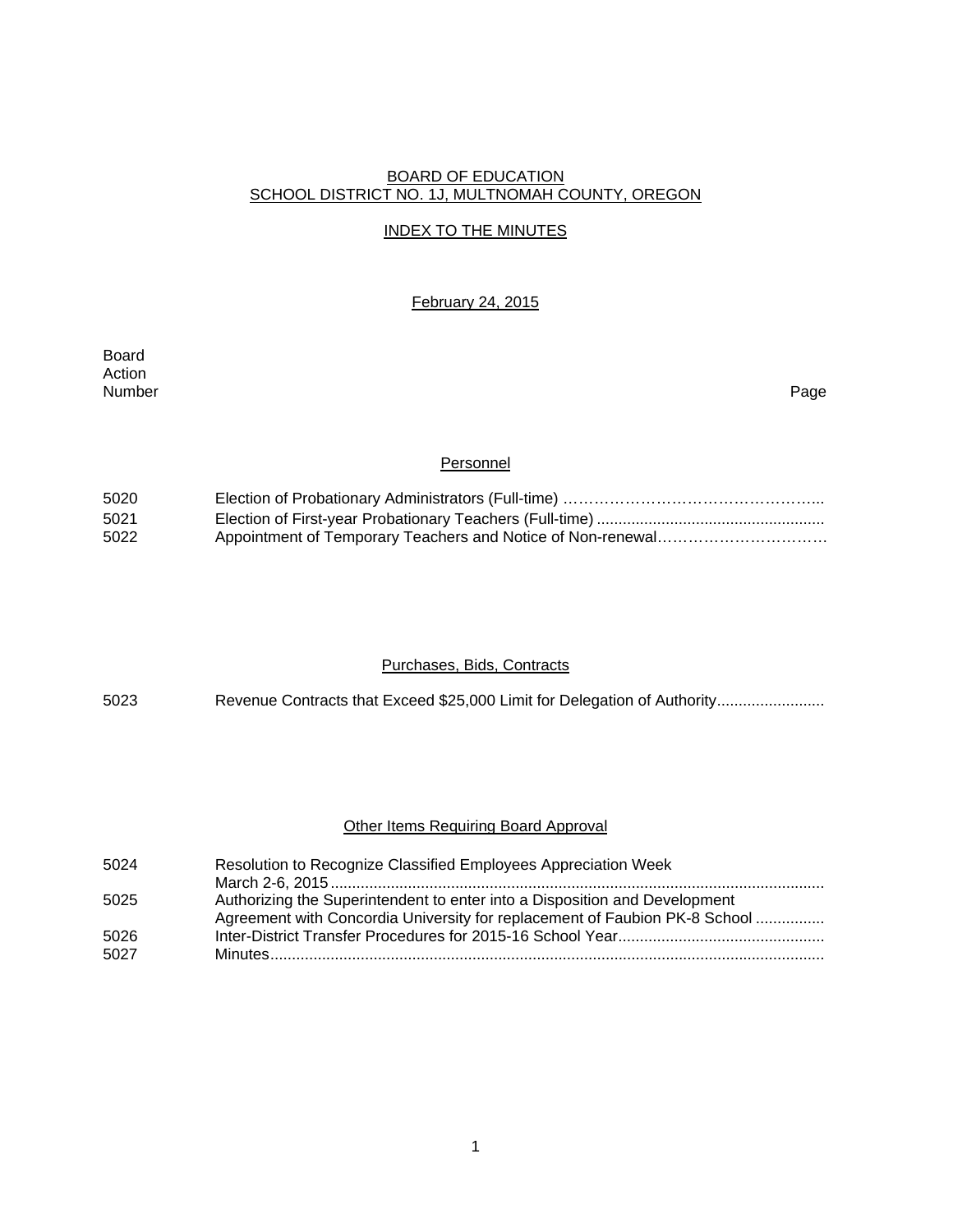# Personnel

The Superintendent RECOMMENDED adoption of the following items:

### Numbers 5020 through 5022

Director Regan moved and Director Knowles seconded the motion to adopt the above numbered items. The motion was put to a voice vote and passed unanimously (yes-6, no-0; with Director Koehler absent and Student Representative Jayaswal voting yes, unofficial).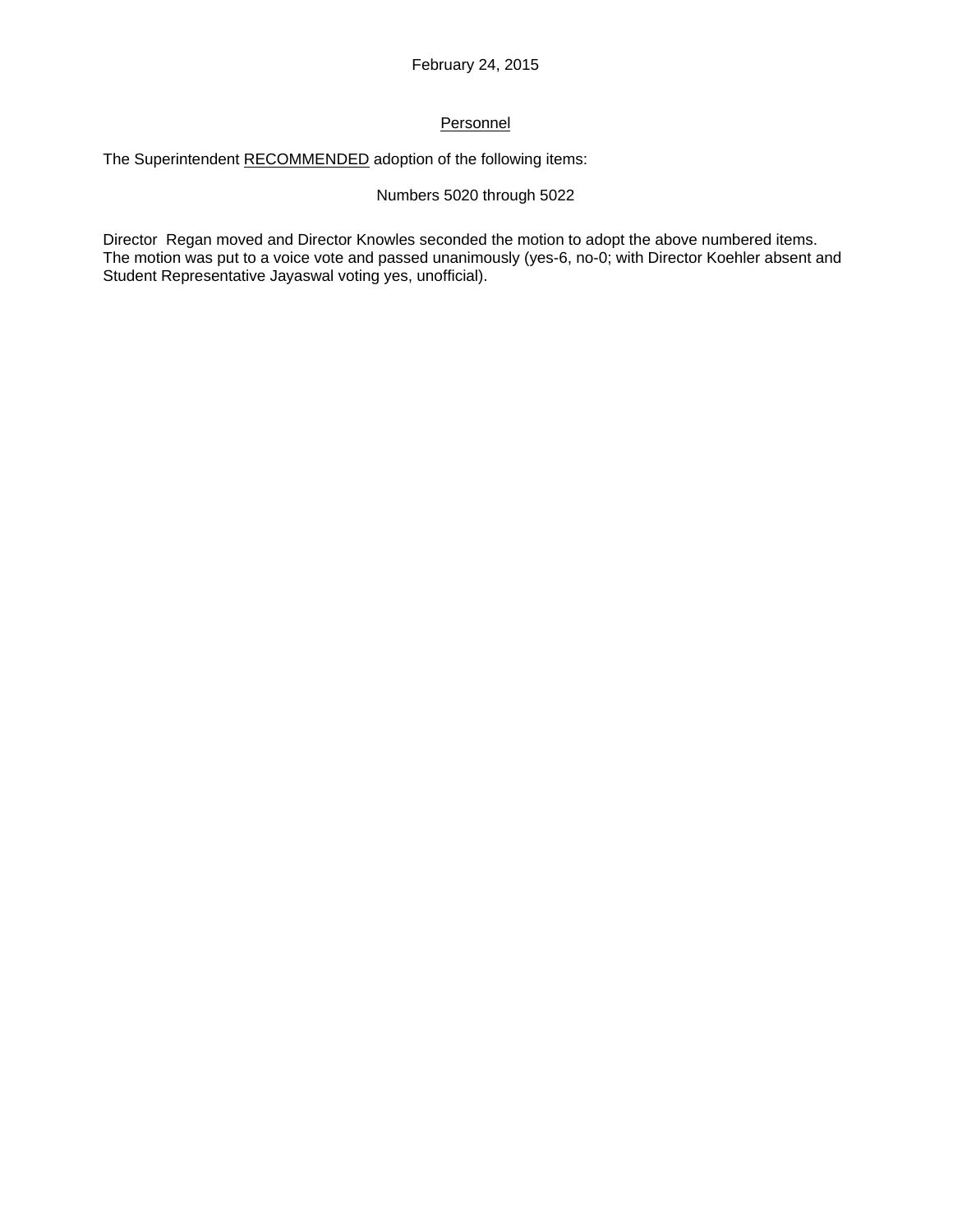### Election of Probationary Administrators (Full-time)

### **RECITAL**

On the advice of the Chief Human Resources Officer, the Superintendent recommends that the administrator(s) listed below be elected as (a) Probationary Administrator(s).

### **RESOLUTION**

The Board of Education accepts the Superintendent's recommendation, and by this resolution hereby elects as Probationary Administrator(s) for the school year 2014-15 the following person(s), subject to the employment terms and conditions set out in the standard form contract approved by legal counsel for the District and to be placed on the applicable Salary Guide that now exists or is hereafter amended:

| <i><b>Full-time</b></i> |         |        |  |
|-------------------------|---------|--------|--|
| <b>First</b>            | Last    | סו     |  |
| Tonya                   | Mjelde  | 014626 |  |
| William                 | Johnson | 024115 |  |
| Katherine               | Sasaki  | 004460 |  |

*S. Murray* 

### **RESOLUTION No. 5021**

#### Election of First-year Probationary Teachers (Full-time)

### **RECITAL**

On the advice of the Chief Human Resources Officer, the Superintendent recommends that the teacher listed below be elected as a First-year Probationary Teacher.

### **RESOLUTION**

The Board of Education accepts the Superintendent's recommendation, and by this resolution hereby elects as First-year Probationary Teacher for the school year 2014-15 the following person(s), subject to the employment terms and conditions set out in the standard form contract approved by legal counsel for the District and to be placed on the applicable Salary Guide that now exists or is hereafter amended:

| Full-time    |         |        |  |
|--------------|---------|--------|--|
| <b>First</b> | Last    | חו     |  |
| Dalton       | Caudill | 024155 |  |

*S. Murray*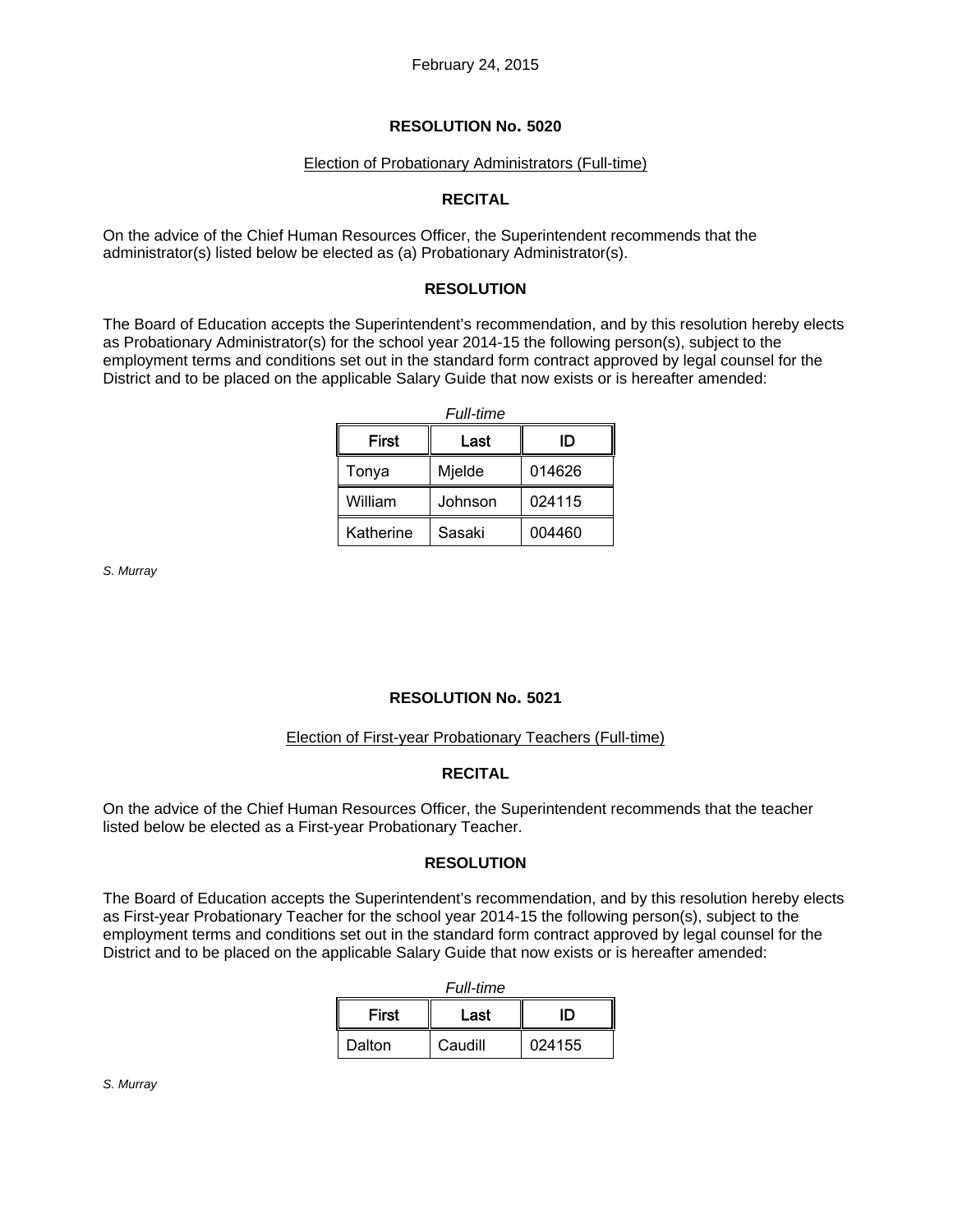#### February 24, 2015

### **RESOLUTION No. 5022**

# Appointment of Temporary Teachers and Notice of Non-renewal

# **RESOLUTION**

The Board of Education accepts the recommendation to designate the following persons as temporary teachers for the term listed below. These temporary contracts will not be renewed beyond their respective termination dates because the assignments are temporary and District does not require the teachers' services beyond completion of their respective temporary assignments.

| <b>First</b>   | Last            | ID     | <b>Eff. Date</b> | <b>Term Date</b> |
|----------------|-----------------|--------|------------------|------------------|
|                |                 |        |                  |                  |
| Ashley         | Agre            | 023725 | 12/1/2014        | 6/15/2015        |
| <b>Bradley</b> | <b>Baker</b>    | 024023 | 1/5/2015         | 1/20/2015        |
| Kristina       | <b>Blanton</b>  | 019945 | 1/22/2015        | 6/15/2015        |
| Patricia       | <b>Brent</b>    | 015679 | 1/5/2015         | 3/27/2015        |
| Giles          | Cattlin         | 020815 | 12/8/2014        | 3/14/2015        |
| Deborah        | Crews           | 019499 | 1/26/2015        | 5/13/2015        |
| <b>Stacy</b>   | Donin           | 021334 | 1/28/2015        | 6/15/2015        |
| Charles        | Esquivel        | 022844 | 2/2/2015         | 6/15/2015        |
| Charlotte      | Frederick       | 005320 | 11/12/2014       | 2/16/2015        |
| Tiffany        | Giackino-Baisch | 023606 | 1/20/2015        | 6/15/2015        |
| Lillian        | Green           | 024018 | 1/12/2015        | 6/15/2015        |
| Mikalene       | Hilbers         | 022167 | 1/5/2015         | 6/15/2015        |
| Dana           | Hoffer          | 002741 | 1/26/2015        | 5/29/2015        |
| Kathryn        | Jaspers         | 023998 | 1/5/2015         | 6/15/2015        |
| Lyn            | Kennison        | 003774 | 12/1/2014        | 6/15/2015        |
| Sharon         | Larson          | 024049 | 1/16/2015        | 6/15/2015        |
| Emily          | Leonard         | 023618 | 11/17/2014       | 2/28/2015        |
| Eve            | Liebman         | 000191 | 1/26/2015        | 5/29/2015        |
| Kathy          | Lloyd           | 006260 | 1/5/2015         | 6/15/2015        |
| Yoko           | Miwa            | 024116 | 2/2/2015         | 6/15/2015        |
| Karen          | Norrander       | 022141 | 1/14/2015        | 4/16/2015        |
| Darlene        | Pope            | 003807 | 2/2/2015         | 6/19/2015        |
| Caitlin        | Quinn           | 018970 | 2/9/2015         | 3/6/2015         |
| Suzanne        | Root            | 000424 | 1/12/2015        | 6/15/2015        |
| Catherine      | Schaper         | 023053 | 12/12/2014       | 5/15/2015        |
| Fern           | Schlesinger     | 005368 | 1/5/2015         | 6/15/2015        |
| Ryan           | Shipe           | 019031 | 12/19/2014       | 6/15/2015        |
| Ryan           | Shipe           | 019031 | 1/26/2015        | 6/15/2015        |
| Amanda         | Smith           | 012093 | 11/21/2014       | 3/3/2015         |
| Connie         | Spieler Compton | 020844 | 11/17/2014       | 5/4/2015         |
| Corinne        | Thomas-Kersting | 006406 | 1/5/2015         | 6/15/2015        |
| Rebecca        | Wood            | 013991 | 1/20/2015        | 4/18/2015        |
| Veronica       | Young           | 021001 | 12/3/2014        | 6/15/2015        |
|                |                 |        |                  |                  |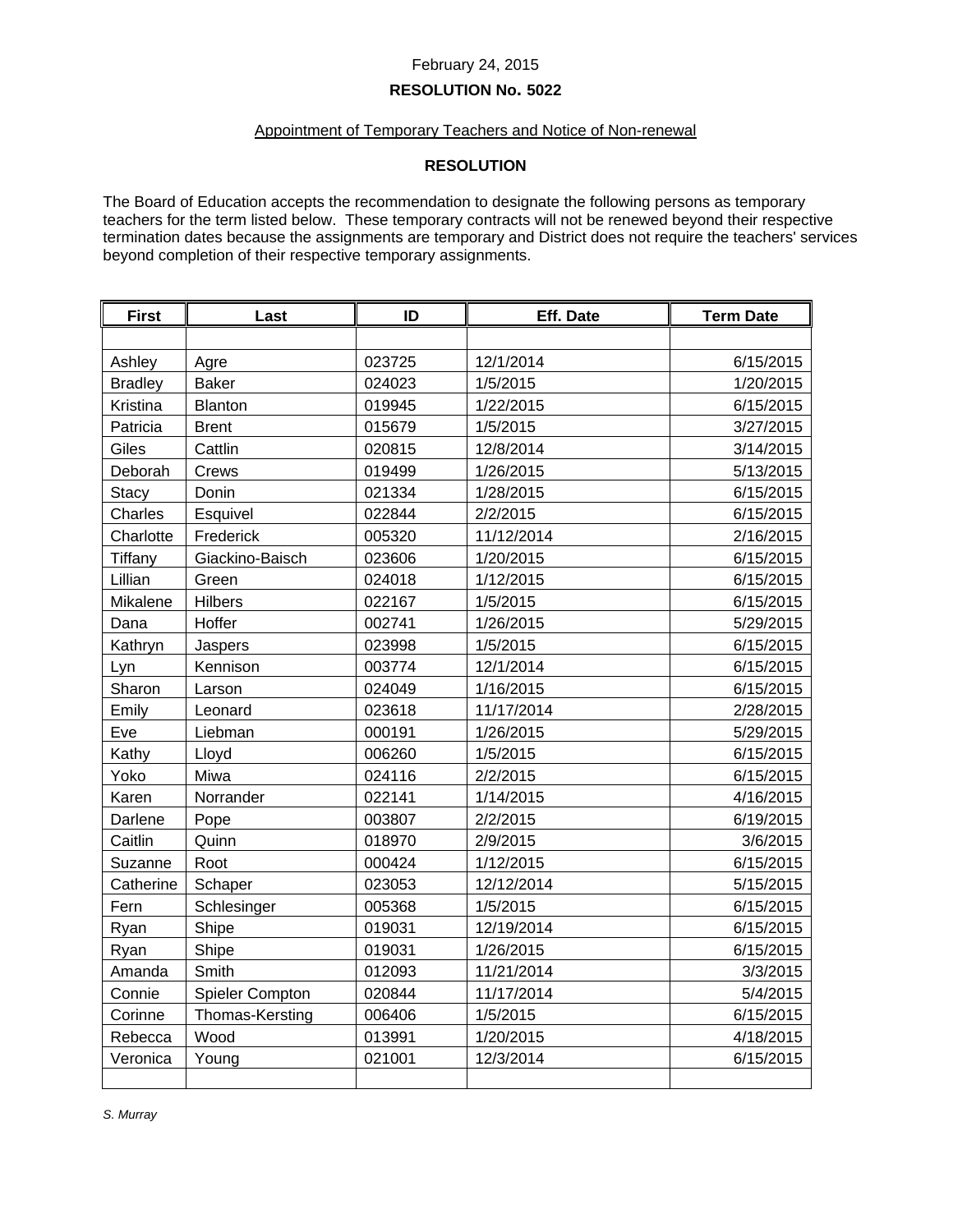# Purchases, Bids, Contracts

The Superintendent RECOMMENDED adoption of the following item:

### Number 5023

During the Committee of the Whole, Director Belisle moved and Director Knowles seconded the motion to adopt the above numbered items. The motion was put to a voice vote and passed unanimously (yes-6, no-0; with Director Koehler absent and Student Representative Jayaswal voting yes, unofficial).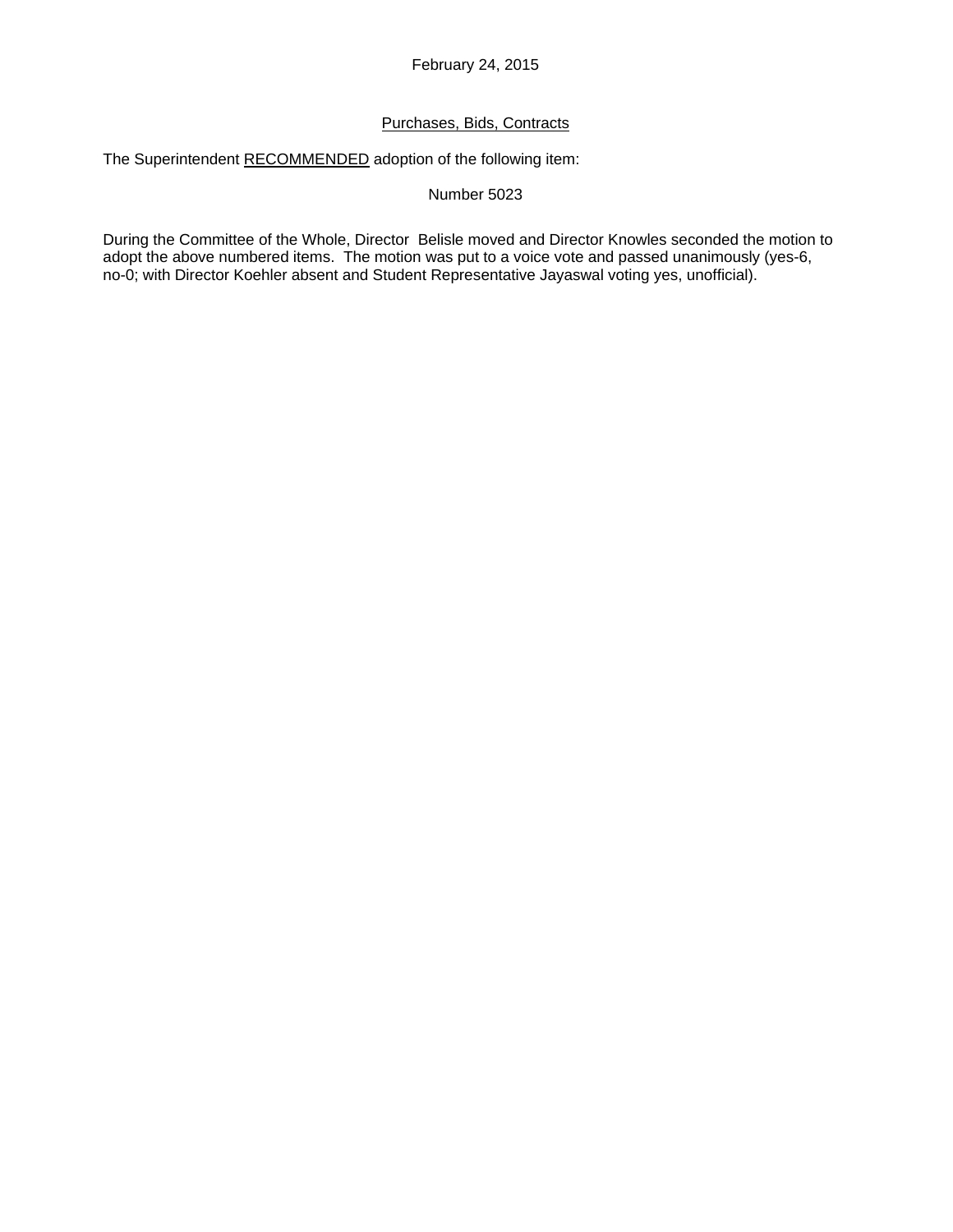### February 24, 2015

#### **RESOLUTION No. 5023**

#### Revenue Contracts that Exceed \$25,000 Limit for Delegation of Authority

#### **RECITAL**

Portland Public Schools ("District") Public Contracting Rules PPS-45-0200 ("Authority to Approve District Contracts; Delegation of Authority to Superintendent") requires the Board of Education ("Board") to enter into and approve all contracts, except as otherwise expressly authorized. Contracts exceeding \$25,000 per contractor are listed below.

#### **RESOLUTION**

The Superintendent recommends that the Board approve these contracts. The Board accepts this recommendation and by this resolution authorizes the Deputy Clerk to enter into agreements in a form approved by General Counsel for the District.

### **NEW REVENUE CONTRACTS**

| Contractor                                         | <b>Contract</b><br>Term          | <b>Contract Type</b>          | <b>Description of Services</b>                                                              | Contract<br>Amount | Responsible<br>Administrator,<br><b>Funding Source</b> |
|----------------------------------------------------|----------------------------------|-------------------------------|---------------------------------------------------------------------------------------------|--------------------|--------------------------------------------------------|
| <b>Portland General</b><br><b>Electric Company</b> | 9/1/2015<br>through<br>8/31/2040 | License Agreement<br>LA XXXXX | PGE will install and operate<br>solar facilities on up to six<br>District school buildings. | \$450,000          | T. Magliano<br><b>Fund 101</b><br>Dept. 9999           |

### **NEW INTERGOVERNMENTAL AGREEMENTS / REVENUE ("IGA/Rs")**

No New IGA/Rs

# **AMENDMENTS TO EXISTING REVENUE CONTRACTS**

No Amendments to Existing Revenue Contracts

*Y. Awwad*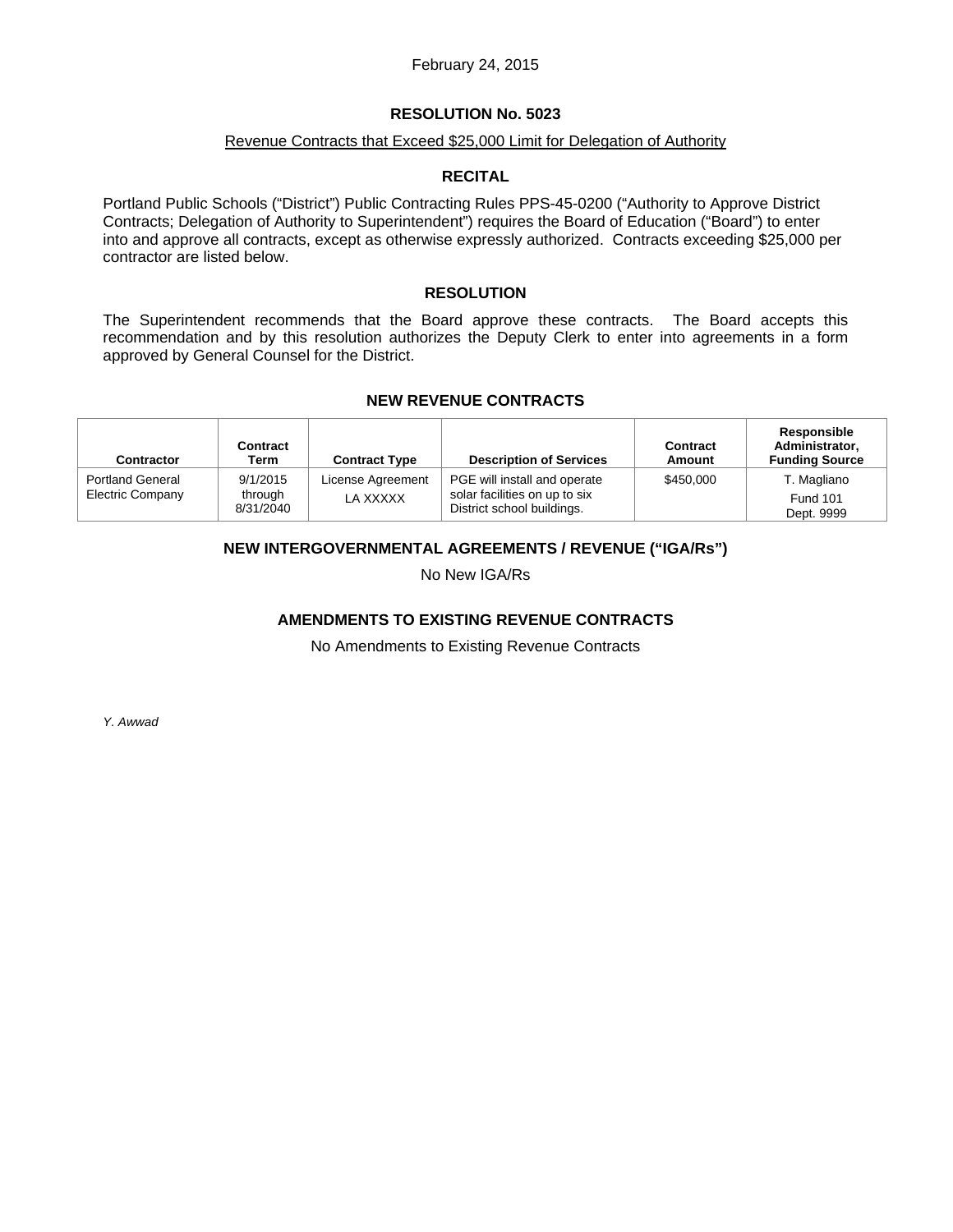### Other Items Requiring Board Action

The Superintendent RECOMMENDED adoption of the following items:

### Numbers 5024 through 5027

During the Committee of the Whole, Director Belisle moved and Director Knowles seconded the motion to adopt Resolution 5024. The motion was put to a voice vote and passed unanimously (yes-6, no-0; with Director Koehler absent and Student Representative Jayaswal voting yes, unofficial).

During the Committee of the Whole, Director Morton moved and Director Knowles seconded the motion to adopt Resolution 5025. The motion was put to a voice vote and passed unanimously (yes-6, no-0; with Director Koehler absent and Student Representative Jayaswal voting yes, unofficial).

During the Committee of the Whole, Director Knowles moved and Director Belisle seconded the motion to adopt Resolution 5026. The motion was put to a voice vote and passed unanimously (yes-5, no-0; with Director Regan absent from the dais, Director Koehler absent, and Student Representative Jayaswal voting yes, unofficial).

Director Regan moved and Director Knowles seconded the motion to adopt Resolution 5027. The motion was put to a voice vote and passed unanimously (yes-6, no-0; with Director Koehler absent and Student Representative Jayaswal voting yes, unofficial).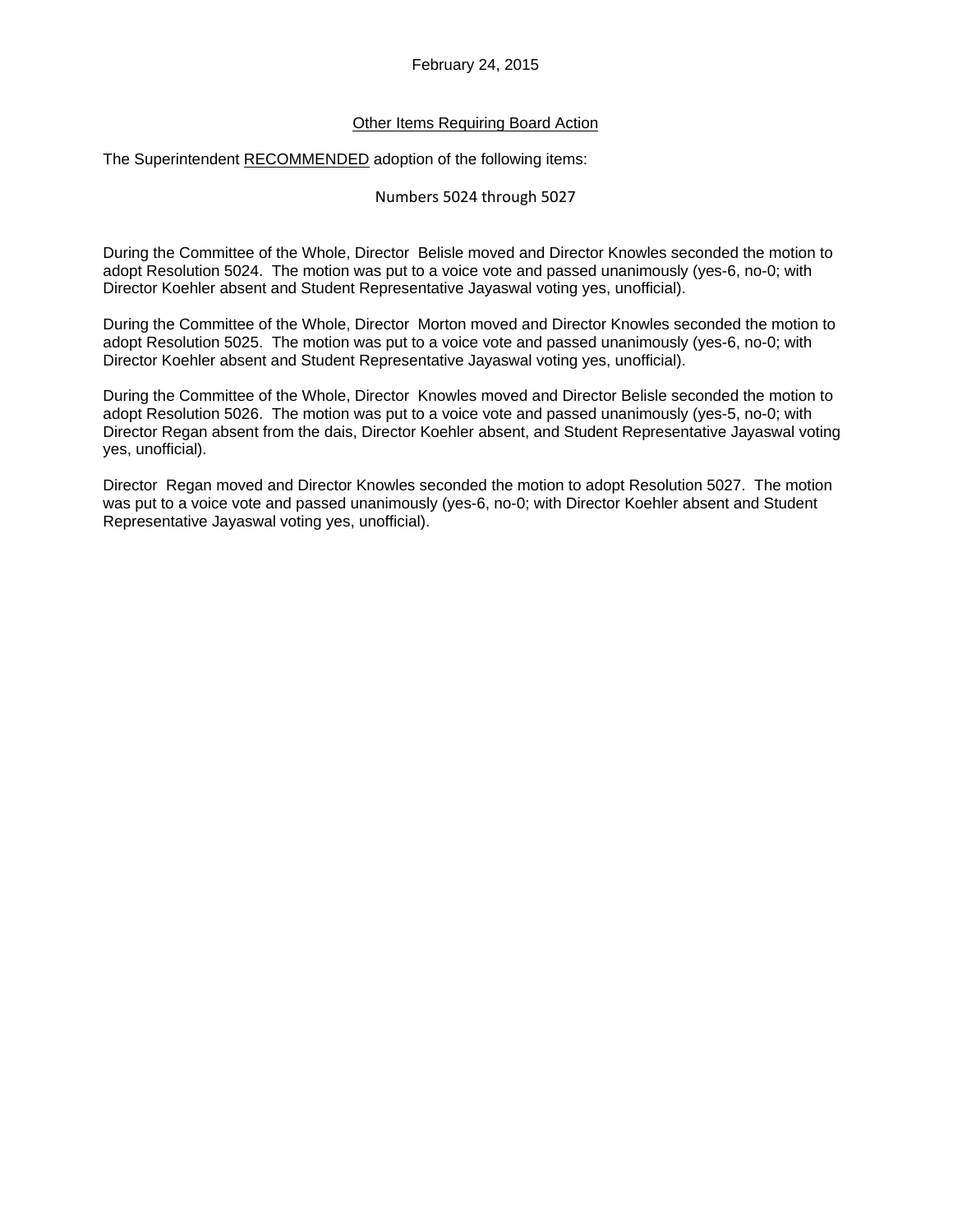#### Resolution to Recognize Classified Employees Appreciation Week March 2-6, 2015

### **RECITALS**

- A. Portland Public Schools' Classified employees are essential members of our educational team. From the moment students step on a school bus each weekday morning, their learning experience is shaped by members of our Classified staff. On the front lines and behind the scenes, the men and women of our Classified staff are in a unique position to influence our school communities. They create a positive learning environment for our students by assisting them in the classroom; preparing and serving meals; caring for their physical needs; transporting them; keeping them safe, and aiding their families. Classified staff keep our administrative and school offices humming; attend to our buildings and grounds; help us communicate with each other and our community; shepherd supplies and equipment, and because of this vital and integral role, we are grateful for their work and support.
- B. The Board of Education for Portland Public Schools acknowledges and applauds Portland Public Schools' Assistive Tech Practitioners, Attendance Monitors, Book Clerks, Bookkeepers, Bus Drivers, Campus Monitors, Clerks, Community Agents, CNA's, Custodians, Educational Assistants (ESL, Headstart, Gen Ed), Food Service Assistants, Instructional Tech Assts., Library Assistants, Licensed Physical Therapists (LPTA), Certified Occupational Therapy Assistants (COTA), Maintenance Workers, Nutrition Services, Orthopedic Equip Techs, Occupational and Physical Therapists, Para Educators (Special Ed), Secretaries, Security Techs, Sign Language Interpreters, and Transportation Route Schedulers.
- C. For their efforts on behalf of the more than 47,000 students in Portland Public Schools, the classified employees deserve our collective recognition and thanks.

#### **RESOLUTION**

- 1. Be it resolved that the Board of Education declares March 2-6, 2015 Classified Employees Appreciation Week in recognition of the many daily services provided to enrich and support students in Portland Public Schools toward their highest achievement possible.
- 2. Be it further resolved, that the Board encourages the Portland Public Schools community to join in honoring Classified Employees for their impact on our students.
- *S. Murray*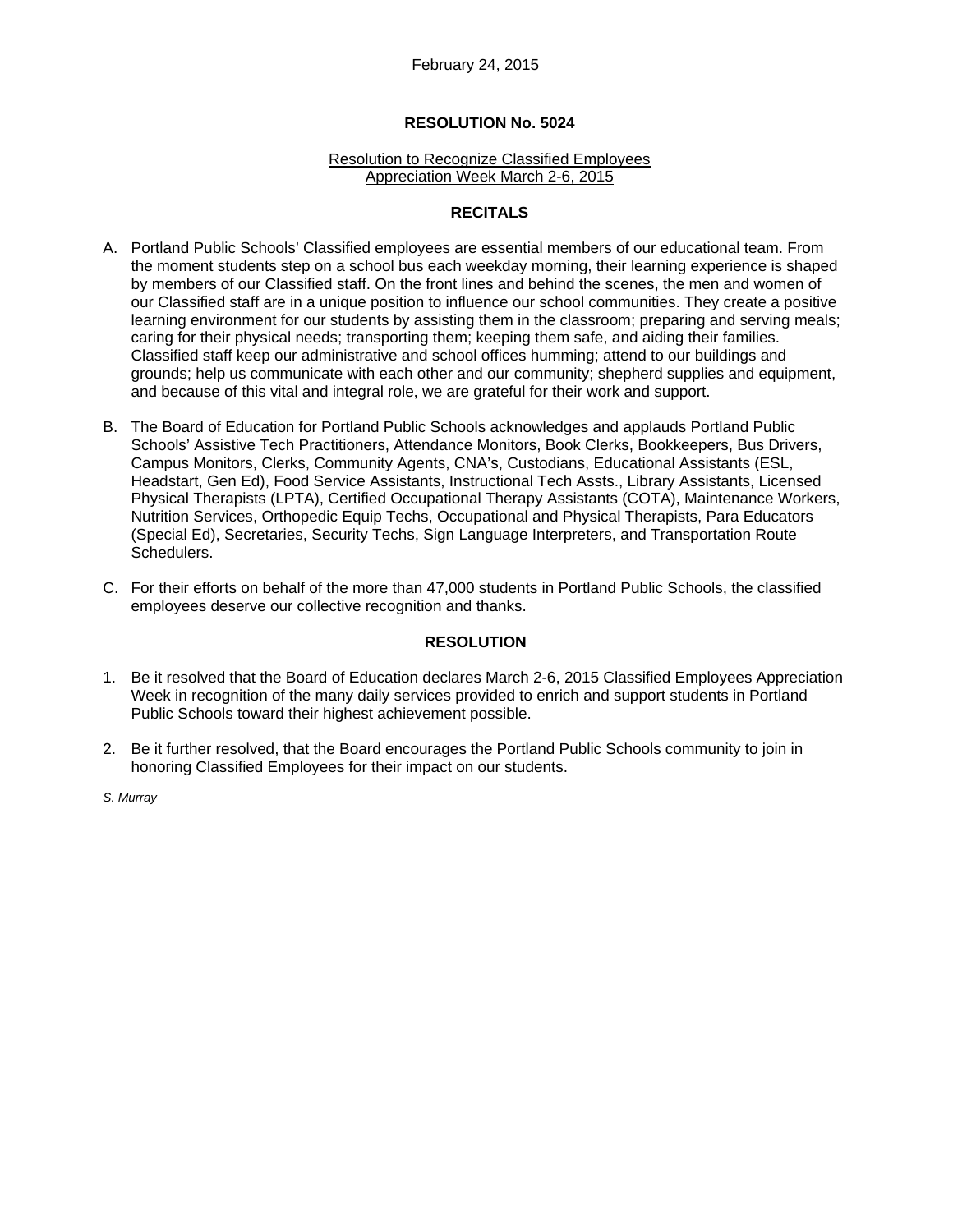#### Authorizing the Superintendent to enter into a Disposition and Development Agreement with Concordia University for replacement of Faubion PK-8 School

### **RECITALS**

- A. Concordia University and Portland Public Schools have a long-standing relationship which has mutually benefited students of each institution, with ongoing tutoring and mentoring at several schools and specifically at Faubion PK-8 school.
- B. Portland Public Schools and Concordia University have jointly used each other's facilities to expand and enrich the program offerings of each institution including PPS' play fields as well as Concordia's new library and sports complex.
- C. Concordia University students, particularly through their Student Service Corps, have donated hours of assistance to Faubion students to improve their academic success, while allowing Concordia students to receive valuable hands-on teaching experience.
- D. Concordia University's campus and Faubion PK-8 school are adjacent but not currently laid out to take advantage of potential synergy between them.
- E. There are significant needs within the Cully-Concordia neighborhoods which a replaced Faubion PreK-8 school could help address including a health clinic, early learner center, family resource center, and other wrap around services.
- F. In November 2012, voters approved a school building improvement bond which featured the rebuilding of Faubion PreK-8 school in partnership with Concordia University.
- G. Concordia University and Portland Public Schools entered into a Memorandum of Understanding in September 2012 and a Predevelopment Agreement in September 2013 delineating the responsibilities of the parties to guide master planning and partnership development for school replacement. The Predevelopment Agreement anticipated a Development Agreement to guide school funding and construction.
- H. Portland Public Schools and Concordia University have finalized an agreement, including real estate transactions, leasing and funding obligations for the development of a new, combined Faubion Pk-8 School and Concordia University College of Education.

### **RESOLUTION**

1. The Board hereby authorizes the Superintendent or her designee to enter into a Disposition and Development Agreement with Concordia University for the replacement of a new Faubion PreK-8 school including attendant wrap-around services.

*C. Sylvester/ S. King*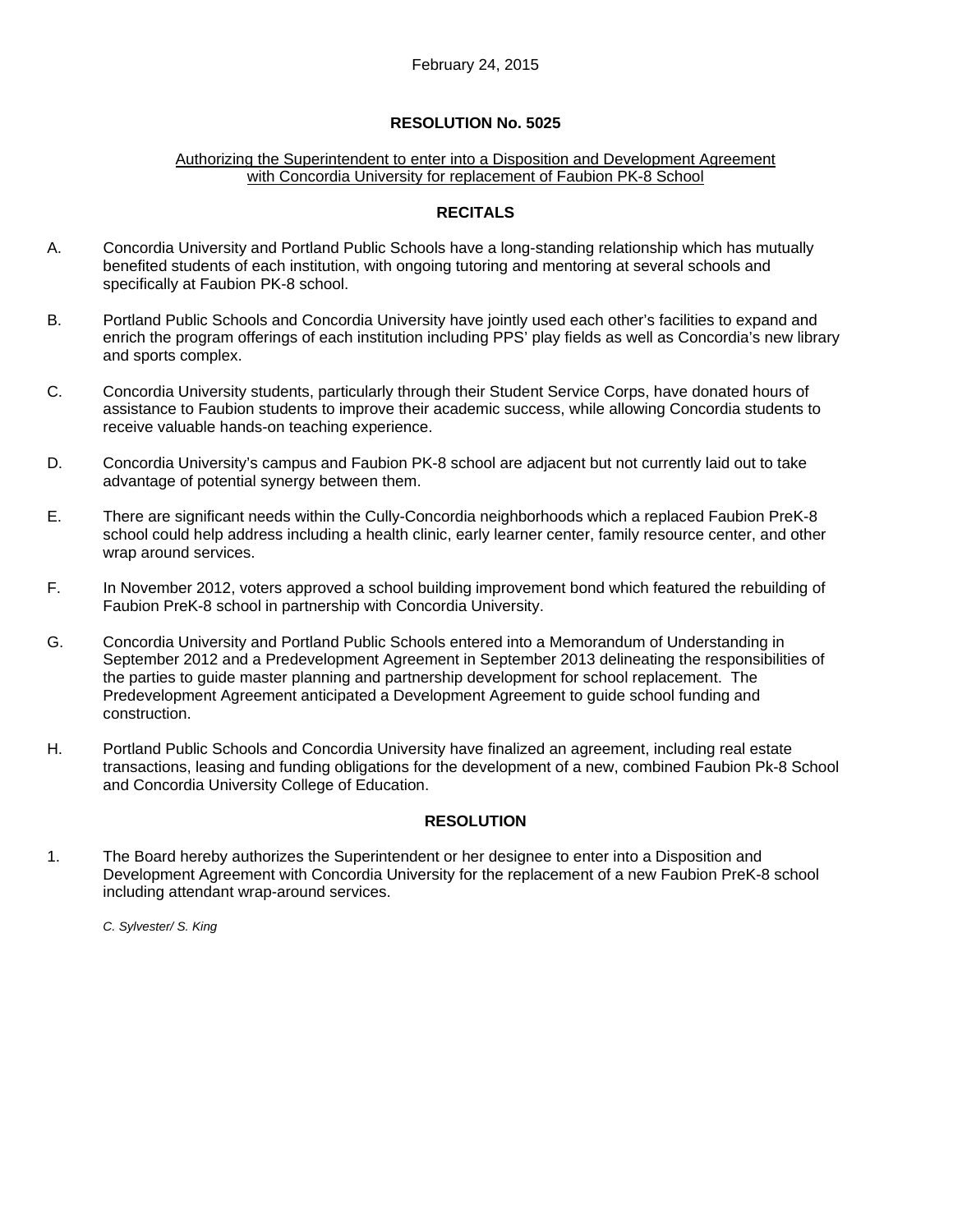#### Inter-District Transfer Procedures for 2015-16 School Year

# **RECITALS**

- A. Each year, PPS responds to more than 1,000 requests for interdistrict transfers, both for students who live within the PPS boundary to attend schools in other districts and for students from other districts to attend schools here. During the 2013-14 school year, nearly 800 non-resident students attended PPS schools with the approval of their resident district through the standard interdistrict transfer process.
- B. In June 2011, the Oregon Legislature approved House Bill 3681, which offered a new option for enrolling students from other districts, commonly referred to as "Open Enrollment". The new option allows a district to accept non-resident students without consent of their resident district. It requires:
	- A spring timeframe for announcing space, accepting applicants, running a lottery (if more applicants than space) and providing results,
	- Approval through  $12^{th}$  grade, without the need for annual renewal, that cannot be revoked by the non-resident or resident district,
	- Resident applicants must be accepted before non-resident applicants,
	- No weighting, preference or denial can be given based on student demographics, including race, gender and family income level, or special program status, including disability, English language proficiency or athletic ability.
- C. By March 1, 2015, the School Board must determine whether PPS will participate in the "Open Enrollment" option for the 2015-16 school year. If the district chooses to participate, PPS must also announce the spaces available by school on that date.
- D. 340 PPS resident students have transferred to other districts through open enrollment in the three years since the program was initiated. The majority were student who had been approved by PPS to attend another district in the prior year, or who had been paying tuition at other schools.
- E. Participating in "Open Enrollment" has the potential to offset enrollment loss of students approved to other districts. Because resident applicants must be accepted before non-residents, open enrollment could destabilize efforts to balance enrollment between PPS schools, and are not aligned with recent revisions to enrollment and transfer policies approved by the PPS school board of directors.
- F. Superintendent Smith recommends that PPS opt-out of the "Open Enrollment" program for the 2015-16 school year.

### **RESOLUTION**

1. The Board of Directors for Portland Public Schools accepts the Superintendent's recommendation to continue to offer our existing system for non-resident students to access PPS schools and to opt out of the interdistrict transfer option known as "Open Enrollment" for the 2015-16 school year, as provided through House Bill 3681.

*H. Adair*